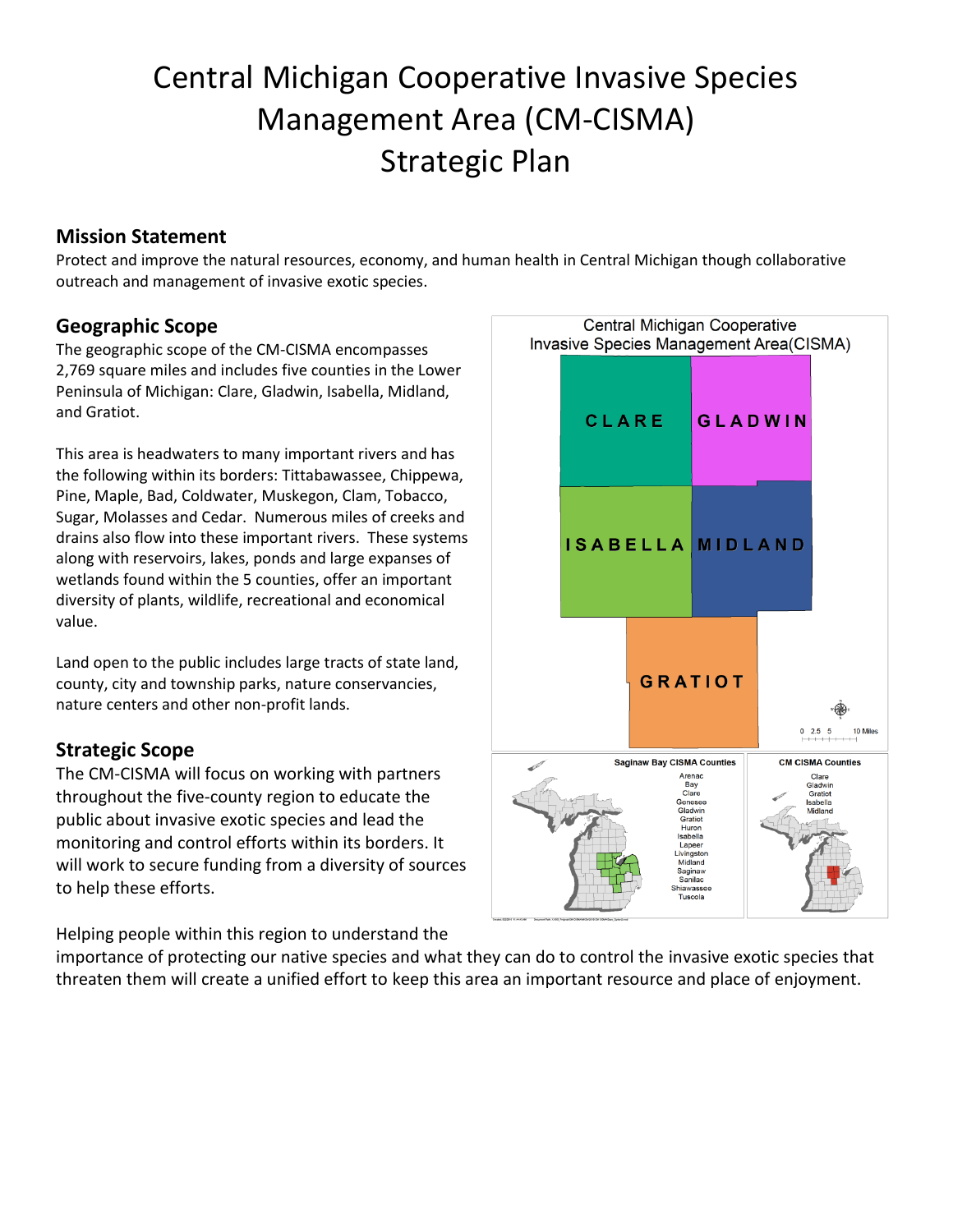# **CM-CISMA Priorities**

Based on limited funding and time available to control numerous invasive exotic species within the five-county region, it is important to consider both species type and location when determining what to prioritize when planning treatment. By incorporating the information found from the MISIN map and using the priority locations and priority species list created for CM-CISMA, a plan of action can be determined for cases with multiple species that fall in the same tier on the priority species list. A priority system will be further developed using CM-CISMA priority species, locations, MISIN map and Nature Conservancy Decision Analysis Tool.

## Priority Locations

Priority Locations are key areas that are considered alongside the species priority list when determining how to spend resources within the CM-CISMA region. To better monitor these areas they will each be mapped and characteristics noted. Invasive work for these areas will take priority over others that may have species in the same priority tier (listed in the following section). The following are characteristics considered to determine priority locations:

- Presence of "Early Detection Rapid Response" (EDRR) species
- Presence of native species of special importance
- Unique ecosystem to the region
- Outlier area or outside edge of current invasive-occupied area to prevent spread to new locations
- High visibility and high recreation use
- Infestations would create safety issues
- Accessibility (Permission for entry, cost and equipment needed to access)

### Priority Species

Education about the impacts of all the invasive exotic species found in or threatening the area will be offered. However, key species will be given a higher priority when educating, monitoring and controlling. Species that are highest on the priority/tier list will have a greater amount of time and dollars spent as it becomes more available than those lower on the list. The following table is the CM-CISMA species priority list: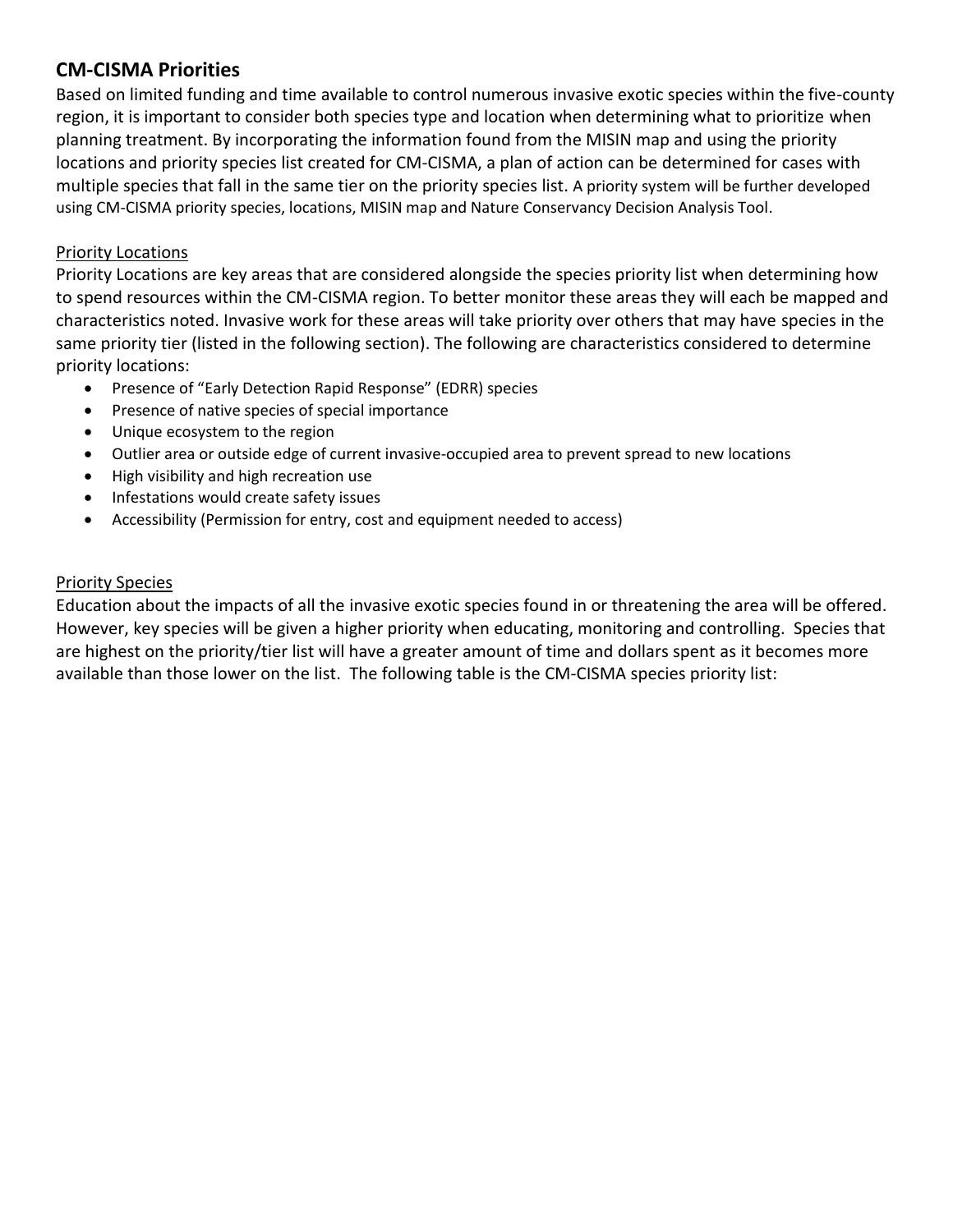| <b>Common Name</b>      | <b>Scientific Name</b>                        | <b>Habitat</b> |
|-------------------------|-----------------------------------------------|----------------|
|                         | <b>Tier 1: Early Detection Rapid Response</b> |                |
| <b>Brazilian Elodea</b> | Egeria densa                                  | Aquatic        |
| Chinese yam             | Dioscorea oppositifolia                       | Aquatic        |
| European frog-bit       | Hydrocharis morsus-ranae                      | Aquatic        |
| Giant hogweed*          | Heracleum mantegazzanium                      | Terrestrial    |
| Hydrilla                | Hydrilla verticillate                         | Aquatic        |
| Japanese stiltgrass     | Microstegium vimineum                         | Terrestrial    |
| Invasive swallow-wort   | Cynanchum spp.                                | Terrestrial    |
| Kudzu                   | Pueraria montana var. lobate                  | Terrestrial    |
| Lyme grass              | Leymus arinareus                              | Terrestrial    |
| Mile-a-minute weed      | Persicaria perfoliate                         | Terrestrial    |
| Parrot feather          | Myriophyllum aquaticum                        | Aquatic        |
|                         | <b>Tier 2: Priority Species</b>               |                |
| Flowering rush          | <b>Butomus umbellatus</b>                     | Aquatic        |
| Knotweeds*              | Fallopia spp.                                 | Terrestrial    |
| Oak wilt*               | Ceratocystis fagacearum                       | Terrestrial    |
| Phragmites*             | Phragmites australis                          | Aquatic        |
| Starry stonewort*       | Nitellopis obtuse                             | Aquatic        |
|                         | Tier <sub>3</sub>                             |                |
| Autumn olive*           | Elaeagnus spp.                                | Terrestrial    |
| Garlic mustard*         | Alliaria petiolaria                           | Terrestrial    |
| Japanese barberry*      | Berberis thumbergii                           | Terrestrial    |
| Japanese honeysuckle*   | Lonicera japonica                             | Terrestrial    |
| Invasive buckthorns*    | Rhamnus spp.                                  | Terrestrial    |
| Multiflora rose*        | Rosa multiflora                               | Terrestrial    |
| Purple loosestrife*     | Lythrum salicarium                            | Aquatic        |
| Watercress*             | Nasturtium officinale                         | Aquatic        |
|                         | Tier <sub>4</sub>                             |                |
| Bittersweet nightshade* | Solanum dulcamara                             | Terrestrial    |
| Bull thistle*           | Cirsium vulgare                               | Terrestrial    |
| Canada thistle*         | Cirsium arvense                               | Terrestrial    |
| Cow vetch*              | Vicia cracca                                  | Terrestrial    |
| Curly pondweed*         | Potamogeton crispus                           | Aquatic        |
| Dame's rocket*          | Hesperis matronalis                           | Terrestrial    |
| Eurasian watermilfoil*  | Myriophyllum spicatum                         | Aquatic        |
| Scotch pine*            | Pinus sylverstis                              | Terrestrial    |
| Spotted knapweed*       | Centaurea stoebe                              | Terrestrial    |

Additional species will be added to the list as needed.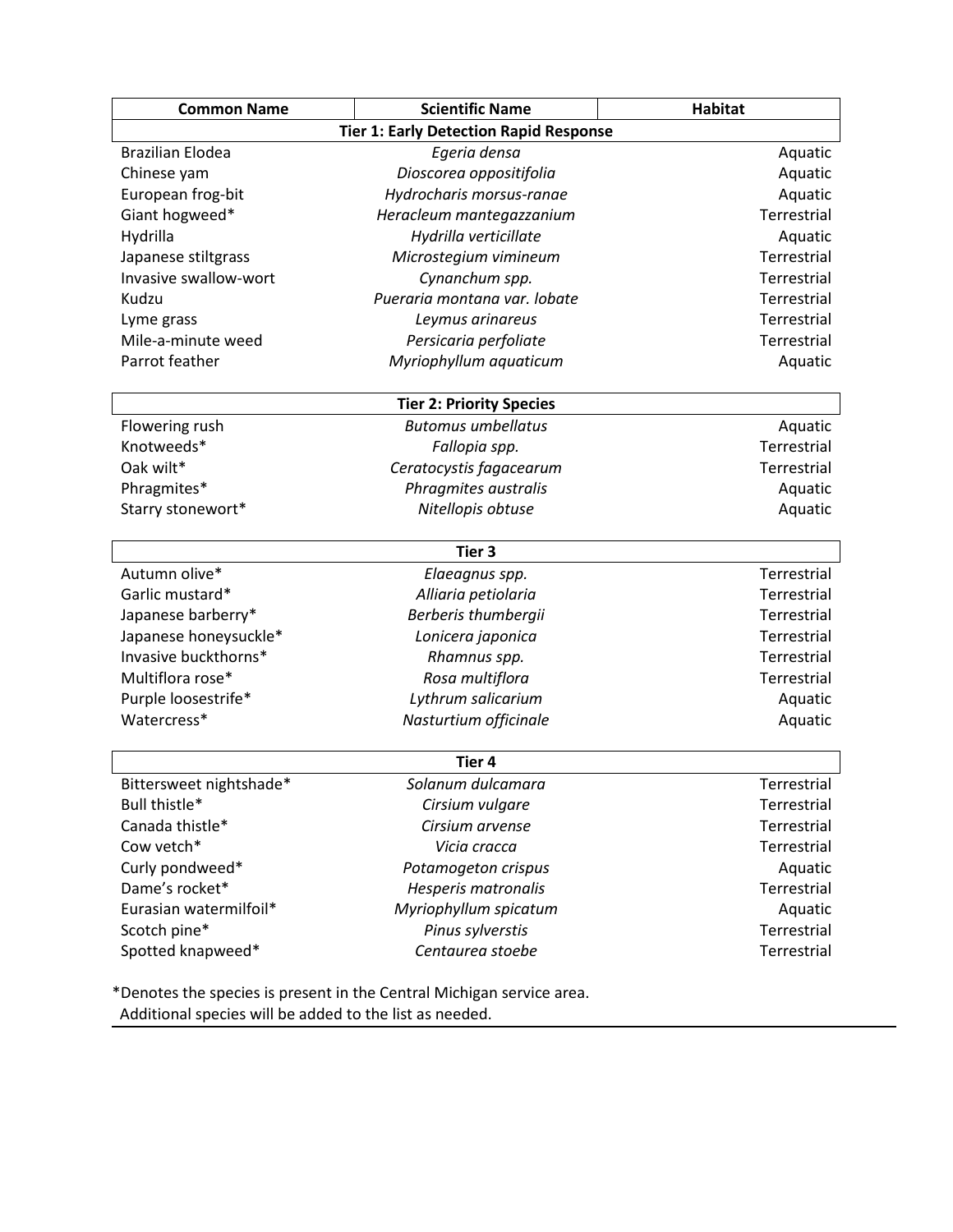# **CM-CISMA Organizational Structure**

## Fiduciary

- The Fiduciary is responsible for housing and advising the coordinator, administrating the budget and providing reimbursements.

# Steering Committee

- All five counties will be represented on the steering committee. Steering committee meetings typically occur bi-monthly with extra meetings possible. Committee members are expected to attend most meetings or call in (a minimum of 50%). Committee members are required to have support letters for their time commitment in CM-CISMA from their organization, and be an active participant in meetings, administration follow-up and projects.
- The steering committee will ensure deliverables are being met, decide on work priorities and help secure new funding. The committee will provide feedback on grant proposals prior to submission.
- Letters of support, including match funding, are expected from each steering committee organization.
- A chairman will be voted in annually by the committee, with the role of leading the meetings and ensuring the meeting's agenda is completed.

# Staff (Coordinator)

- The coordinator is responsible for the day-to-day operations of the CM-CISMA. This includes the organization and coordination of the CM-CISMA by attending and helping lead steering committee meetings and communicating with landowners, partners, steering committee members and the fiduciary.
- The coordinator is accountable for completing the deliverables set for grants, grant data reporting and overseeing implementation of the strategic plan. Along with securing permits that are needed to fulfill the previously stated tasks.
- The coordinator will support collaboration of invasive exotic species management within the fivecounty region by helping secure funding for invasive work, developing a plan to document priority species and locations and overseeing potential additional staff and/or contractors.
- The coordinator will lead and coordinate educational programming and outreach through social media and community connections.
- The coordinator will be given rights determined by the steering committee to complete deliverables within a determined amount of resources without the steering committee's approval.

## Partners

Partners are organizations within the area that have signed a memorandum of understanding (MOU) document that describes their commitment to the CM-CISMA activities. Each partner organization agrees to report required grant documents (e.g. match and activities documents), attend partner meetings and promote the CM-CISMA. The goal of the CM-CISMA is to have a large number of active partners representing all five counties including governmental, non-profit, and private.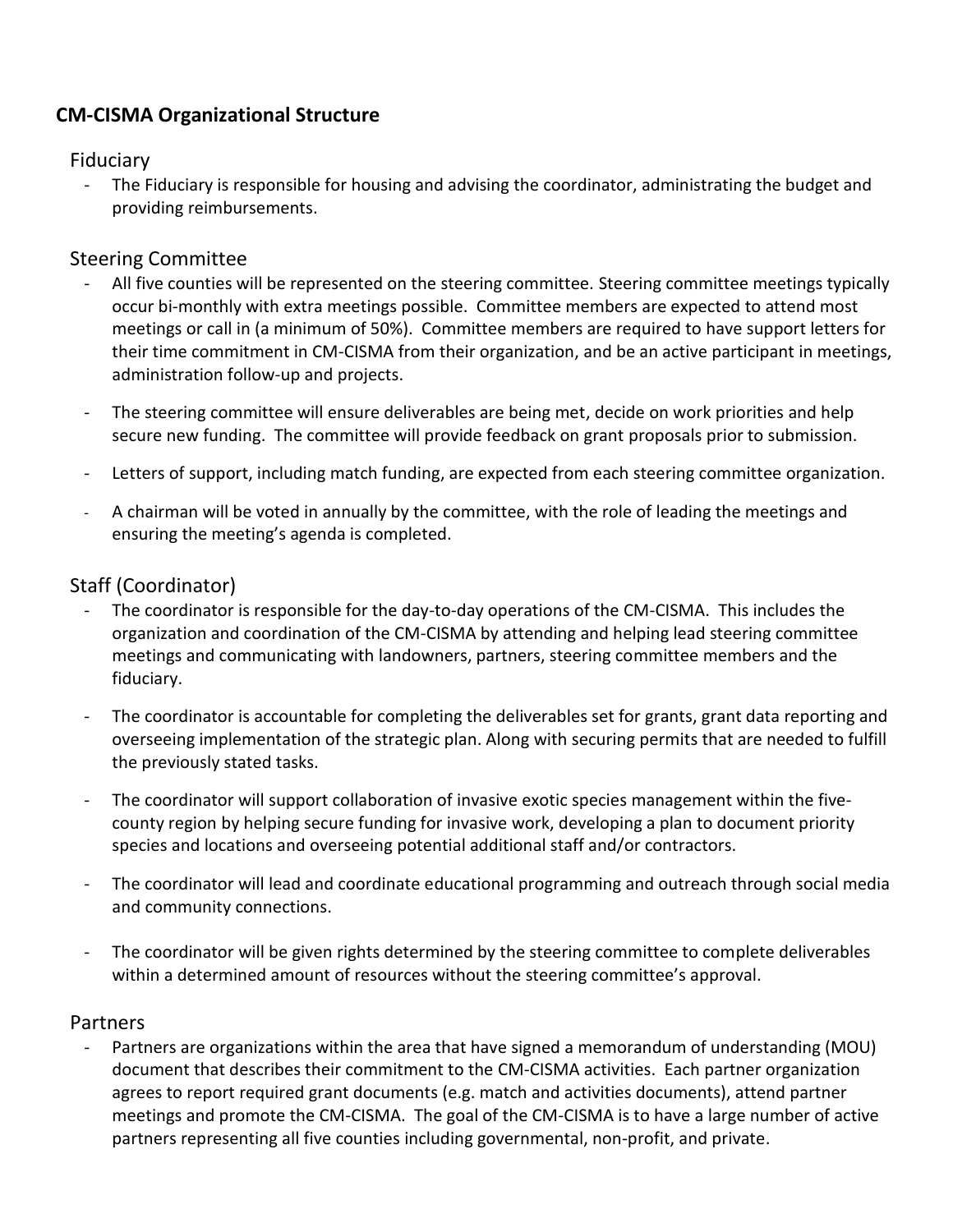# **Performance Indicators**

- 1. Outreach and Education
	- a. Develop awareness of CM-CISMA (*1 st quarter – literature and social media presence*)
		- i. where to find information
		- ii. what our purpose (mission) is
	- b. Public awareness of early detection species
	- c. Respond to public inquiries on invasive exotic species through email and phone
	- d. Invasive exotic species education/workshops (*12 active outreach efforts*)
		- i. Schools and organizations
		- ii. Conferences/info booths and displays
		- iii. Public programing and invasive plant pulls
	- e. New educational literature CM-CISMA (*brochure)*
	- f. Increase Passive Outreach through social media, educational literature, automated email, link to website, logo items (shirts, pens, etc.) (*30,000 impressions*)
	- g. Have a mechanism in place to respond to invasive exotic species concerns from the public
		- i. Have a contact list for contractors
		- ii. Treatment methods for various invasive plants handout or electronic version
	- h. Develop a method to evaluate outreach and education impacts
- 2. Control Efforts
	- a. Further develop a priority system using CM-CISMA priority species, locations, MISIN map and Nature Conservancy Decision Analysis Tool
	- b. Inventory priority invasive exotic species based on the priority system developed (200 acres)
		- i. Have high priority locations mapped
		- ii. Incorporate SB-CISMA and MISIN data of the mentioned five counties into CM-CISMA data
	- c. Determine a plan to control early detection invasive exotic species in the CM-CISMA
	- d. Provide information to MISIN to help with further efforts of tackling invasive exotic species (*200 detections uploaded*)
	- e. Share mapping and data with all CM-CISMA partners
	- f. Work with the county road commissions, conservancies, MDNR, non-profit organizations, etc. to control invasive plants through treatment (*100 acres*)
	- g. Increasing understanding of Oak Wilt expansion and best management practices

### 3. Funding

- a. Secure sustainable funding sources to educate and control invasive exotic species in the five counties for CM-CISMA (*1*)
	- i. CM-CISMA will develop a list of funding sources available in our region which will include community foundations, private foundations and corporate giving programs. Private foundations that support conservation work in the five-county region include: the *Herbert H. and Grace A. Dow Foundation*, *Gerstacker Foundation*, and *Alden and Vada Dow Foundation*. In addition, we will evaluate all federal and state grant opportunities including the Great Lakes Restoration Initiative, United States Fish and Wildlife Service Partners for Wildlife Program, and state grants.
- b. Create a diverse funding stream
	- i. CM-CISMA will evaluate cost share programs for invasive exotic species treatment to assist invasive exotic species management on private and public land. These funds can be used both as match and to assist in developing financial sustainability.
- c. Receive in-kind match from partners